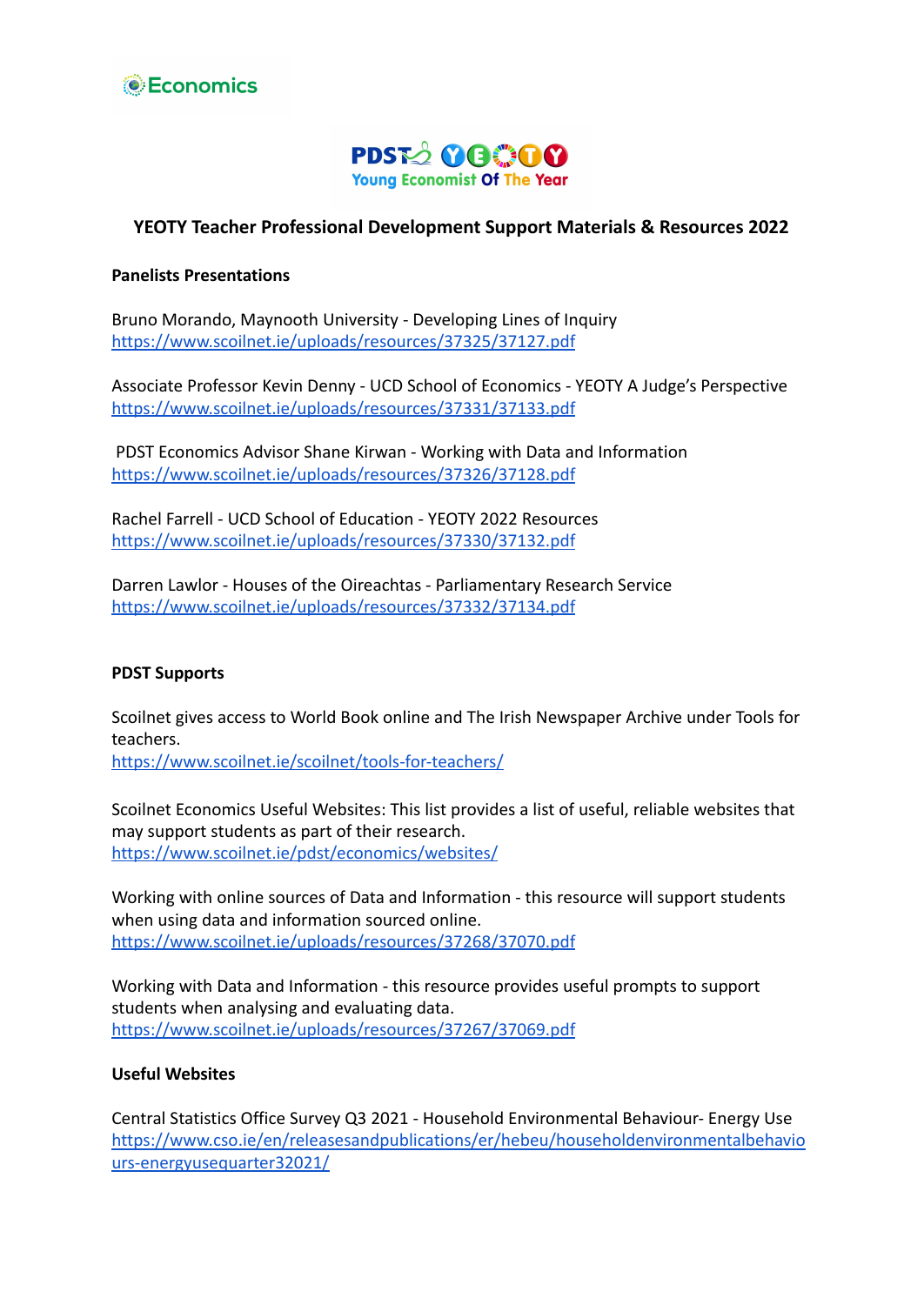## **Economics**

CoreEcon: <https://www.core-econ.org> This is a very good text book with lots of supporting videos, links, data and information on how to teach and to do economics. And, everything is online.

IMF: <https://www.imf.org/external/research/index.aspx>

World Bank: <https://www.worldbank.org>

OECD: <http://www.oecd.org> Include reports, blogs, working papers, data

Central Bank of Ireland: <https://www.centralbank.ie>

European Central Bank: <https://www.ecb.europa.eu/home/html/index.en.html>

Bank of England: <https://www.bankofengland.co.uk/news>

Board of Governors of the Federal Reserve System: <https://www.federalreserve.gov> (from the website can link to all the Federal Reserve Bank websites for their publications and data)

Central Statistics Office: <https://www.cso.ie/en/index.html> provides data and data visualizations

ESRI: <https://www.esri.ie> provides links to press releases, working papers, etc.

NERI: <https://www.nerinstitute.net/research/> research from the Nevin Economic Research Institute

NBER: <https://nber.org/digest/jan19/> (can access NBER digest, working papers, etc.)

ESRC: Society Now magazine

[https://esrc.ukri.org/news-events-and-publications/publications/magazines/society-now-ma](https://esrc.ukri.org/news-events-and-publications/publications/magazines/society-now-magazine/) [gazine/](https://esrc.ukri.org/news-events-and-publications/publications/magazines/society-now-magazine/)

Irish Economy: [www.irisheconomy.ie](http://www.irisheconomy.ie)

Blogs: A list of 100 blogs with brief explanations of the topics covered and level of understanding required

<https://www.intelligenteconomist.com/economics-blogs/>

The Economist <https://economist.com>, The Financial Times <https://ft.com> , The Wall Street Journal <https://europe.wsj.com>, The New York Times, <https://nytimes.com> all have student subscriptions available at reasonable prices which your class may be interested in subscribing to for a semester or two. If these newspapers are used, their editorial biases must be recognized.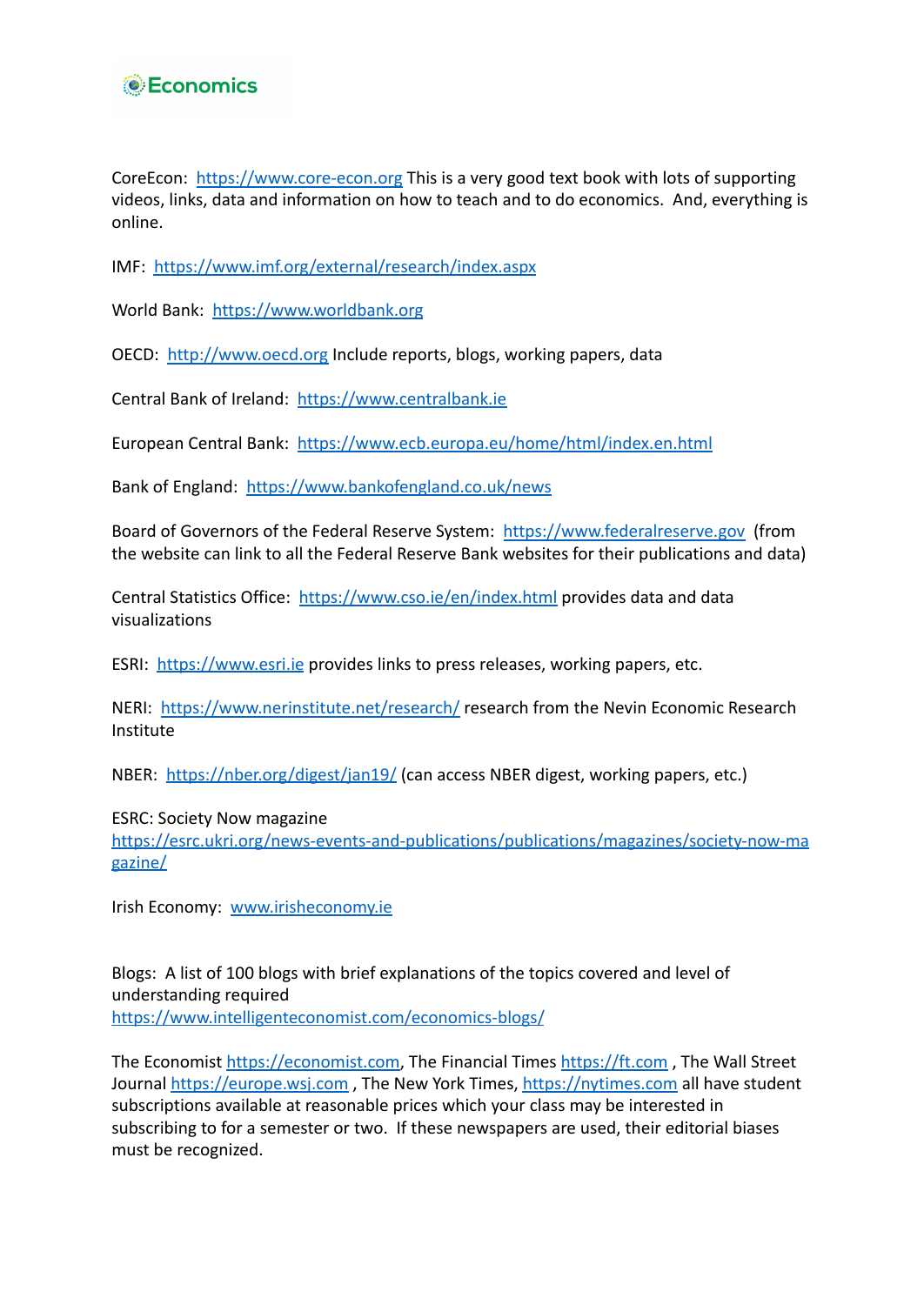

### **Environmental**

Yale Environment 360: <https://e360.yale.edu> an online magazine offering opinion, analysis, reporting, and debate on global environmental issues.

Environmental Defense Fund: <https://edf.org> Guided by science and economics, EDF tackles urgent threats with evidenced based practical solutions

IPCC: <https://www.ipcc.ch> IPPC reports and links

World Health Organization: <https://www.who.int/phe/en/> Public health and the environment, includes climate change

International Energy Agency: there are a host of reports and statistics here on clean energy and policy. The annual World Energy Outlook gives a global overview of the situation on energy and climate change. The Executive summary is available for free. [www.iea.org/](http://www.iea.org/) <https://webstore.iea.org/download/summary/190?fileName=English-WEO-2018-ES.pdf>

IEA (2020), World Energy Outlook Special Report 2015: Energy and Climate Change

<https://www.iea.org/reports/world-energy-outlook-2020>

Emissions data can be obtained from a number of international organisations' websites: <https://unfccc.int/> <https://www.ipcc.ch/> <https://www.epa.gov/ghgemissions/global-greenhouse-gas-emissions-data> http:[/www.iea.org](http://www.iea.org) http://[www.eia.gov](http://www.eia.gov) <https://ccafs.cgiar.org/>

Climate Policies

[https://ec.europa.eu/info/energy-climate-change-environment\\_en](https://ec.europa.eu/info/energy-climate-change-environment_en) The EU Commission Climate Action Policy: [https://ec.europa.eu/clima/policies/strategies\\_en](https://ec.europa.eu/clima/policies/strategies_en) Ireland: Climate Action Plan (June 2019) <https://www.dccae.gov.ie/en-ie/climate-action/publications/Pages/Climate-Action-Plan.aspx> Global Paris Climate Plan: [https://ec.europa.eu/clima/policies/international/negotiations/paris\\_en](https://ec.europa.eu/clima/policies/international/negotiations/paris_en)

Buildings <https://www.worldgbc.org/> [www.bpie.eu](http://www.bpie.eu) [www.wbcsd.org](http://www.wbcsd.org)

**Transport** <https://www.sustainabletransport.org/> [https://www.oecd-ilibrary.org/transport/international-transport-forum-policy-papers\\_24108](https://www.oecd-ilibrary.org/transport/international-transport-forum-policy-papers_24108871) [871](https://www.oecd-ilibrary.org/transport/international-transport-forum-policy-papers_24108871)